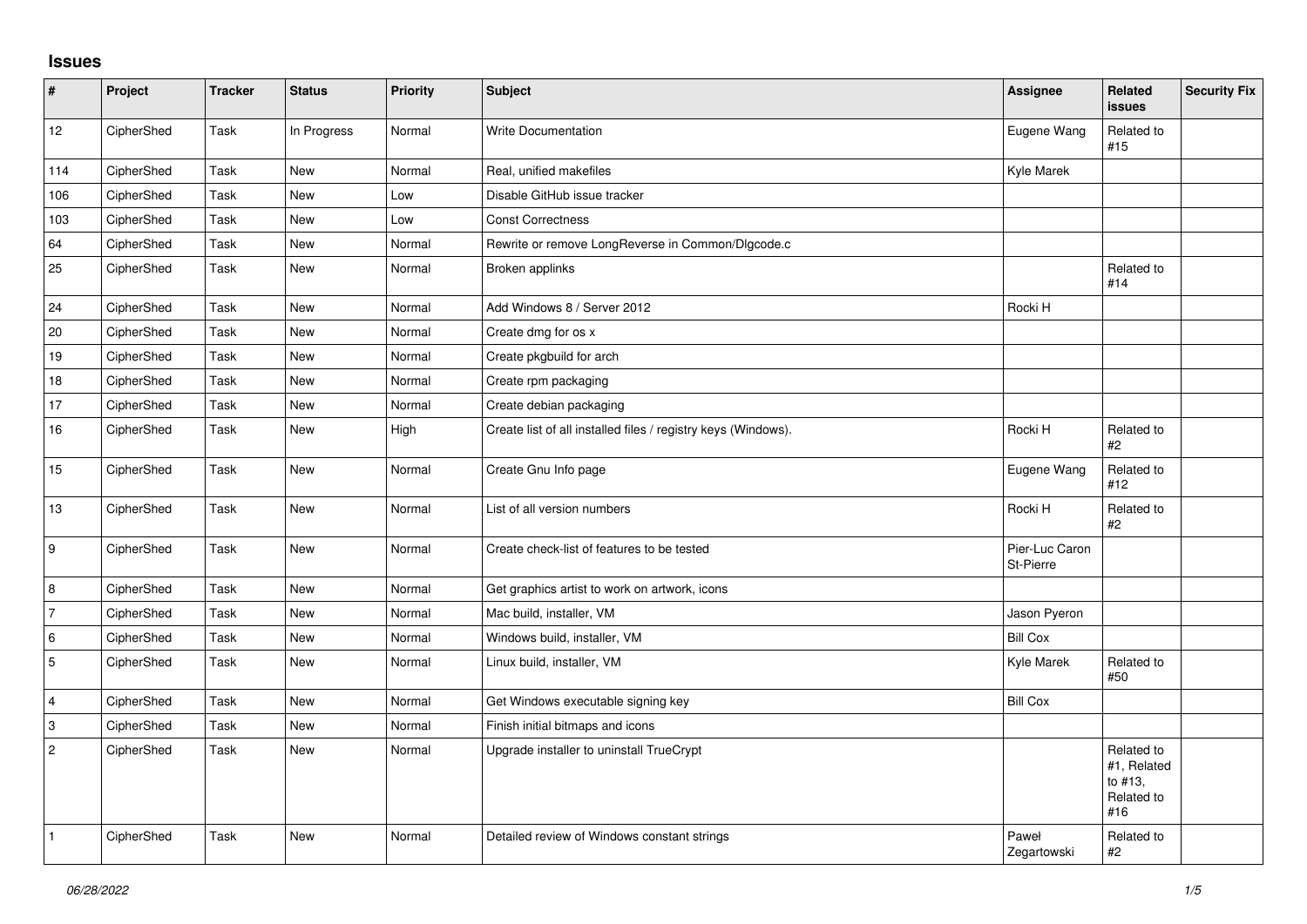| #   | Project    | <b>Tracker</b> | <b>Status</b> | <b>Priority</b> | <b>Subject</b>                                                                                | <b>Assignee</b> | Related<br>issues | <b>Security Fix</b> |
|-----|------------|----------------|---------------|-----------------|-----------------------------------------------------------------------------------------------|-----------------|-------------------|---------------------|
| 35  | CipherShed | Feature        | Resolved      | High            | use Doxygen                                                                                   |                 |                   |                     |
| 124 | CipherShed | Feature        | New           | Normal          | investigate switch to FUDforum from phpBB                                                     |                 |                   |                     |
| 122 | CipherShed | Feature        | New           | Normal          | support key escrow                                                                            |                 | Related to<br>#68 |                     |
| 121 | CipherShed | Feature        | New           | Normal          | Support "not" burning CD on encrypting disk operation                                         |                 | Related to<br>#68 |                     |
| 102 | CipherShed | Feature        | <b>New</b>    | Normal          | support for serial console in bootloader                                                      |                 |                   |                     |
| 100 | CipherShed | Feature        | New           | Normal          | Suggestion 4-Display the consequences of an action immediately (Immediacy of<br>consequences) |                 |                   |                     |
| 99  | CipherShed | Feature        | <b>New</b>    | Normal          | Suggestion 3-Separate required and optional input parameters                                  |                 |                   |                     |
| 98  | CipherShed | Feature        | New           | Normal          | Suggestion 2 - Do not misuse native UI controls                                               | Niklas Lemcke   |                   |                     |
| 97  | CipherShed | Feature        | <b>New</b>    | Normal          | Suggestion 1 - Do not use unknown terminology                                                 | Niklas Lemcke   |                   |                     |
| 96  | CipherShed | Feature        | New           | Normal          | installer to incorporate a post-installation quick-start wizard                               |                 |                   |                     |
| 93  | CipherShed | Feature        | <b>New</b>    | Normal          | support "quick" encrypt for new media (especially flash/SSD)                                  |                 |                   |                     |
| 92  | CipherShed | Feature        | New           | Normal          | allow change of cipher/key on encrypted container without decrypting                          |                 |                   |                     |
| 91  | CipherShed | Feature        | New           | Normal          | use linked libraries in kernel driver to isolate logical units and later support plugins      |                 |                   |                     |
| 90  | CipherShed | Feature        | <b>New</b>    | Normal          | cipher setting preference file                                                                |                 |                   |                     |
| 89  | CipherShed | Feature        | New           | Normal          | Support the Common Criteria Collaborative Protection Profile for Full Disk Encryption         |                 |                   |                     |
| 87  | CipherShed | Feature        | <b>New</b>    | Low             | support multiple hidden volumes                                                               |                 |                   |                     |
| 82  | CipherShed | Feature        | New           | Normal          | add sparse file detection to non-windows versions                                             |                 |                   |                     |
| 81  | CipherShed | Feature        | New           | Normal          | Decrypt System drive via commandline                                                          |                 |                   |                     |
| 79  | CipherShed | Feature        | <b>New</b>    | Low             | document a list of file systems compatible with Hidden Volume usage                           |                 |                   |                     |
| 75  | CipherShed | Feature        | New           | Low             | code coverage - ConvertUTF.c                                                                  |                 |                   |                     |
| 70  | CipherShed | Feature        | New           | Normal          | track git info in build                                                                       |                 |                   |                     |
| 69  | CipherShed | Feature        | New           | Low             | integration test: mounting and sharing volumes                                                |                 |                   |                     |
| 67  | CipherShed | Feature        | New           | Normal          | print a backup                                                                                |                 |                   |                     |
| 66  | CipherShed | Feature        | New           | Normal          | provide robust API for usermode interaction with kernel driver                                |                 |                   |                     |
| 65  | CipherShed | Feature        | New           | Normal          | pure 64 bit version for windows                                                               |                 | Related to<br>#63 |                     |
| 62  | CipherShed | Feature        | New           | Normal          | Administrative Configuration for Enterprise IT                                                |                 |                   |                     |
| 61  | CipherShed | Feature        | New           | Normal          | optionally support TPM                                                                        |                 |                   |                     |
| 60  | CipherShed | Feature        | New           | Normal          | Enhanced UX - shell extension for container management                                        |                 | Related to<br>#34 |                     |
| 58  | CipherShed | Feature        | New           | Low             | Tablet / Touch screen / non-keyboard boot support                                             |                 |                   |                     |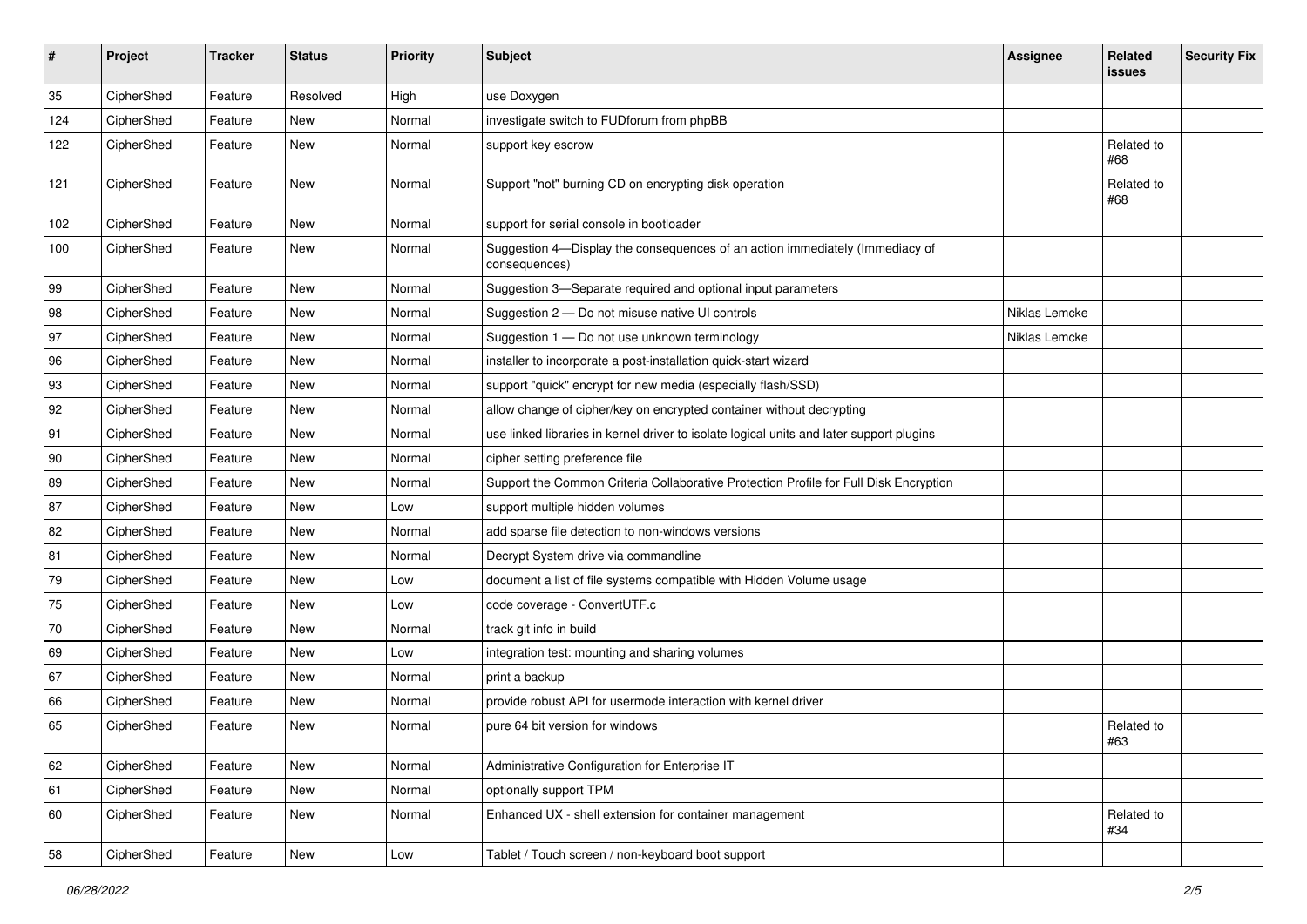| $\vert$ # | Project    | <b>Tracker</b> | <b>Status</b> | <b>Priority</b> | <b>Subject</b>                                                                 | Assignee     | <b>Related</b><br><b>issues</b> | <b>Security Fix</b> |
|-----------|------------|----------------|---------------|-----------------|--------------------------------------------------------------------------------|--------------|---------------------------------|---------------------|
| 57        | CipherShed | Feature        | <b>New</b>    | Normal          | Skein support                                                                  |              |                                 |                     |
| 54        | CipherShed | Feature        | New           | Low             | Self Destruct Password                                                         |              |                                 |                     |
| 53        | CipherShed | Feature        | <b>New</b>    | Low             | Portable / non-admin volume browser                                            |              |                                 |                     |
| 52        | CipherShed | Feature        | <b>New</b>    | Low             | recovery utility & tools                                                       |              | Related to<br>#59               |                     |
| 50        | CipherShed | Feature        | New           | Normal          | Linux FDE                                                                      |              | Related to<br>#5                |                     |
| 36        | CipherShed | Feature        | New           | Normal          | support multiple actors to open an encrypted volume                            |              |                                 |                     |
| 34        | CipherShed | Feature        | New           | Normal          | windows mount point support                                                    |              | Related to<br>#60               |                     |
| 33        | CipherShed | Feature        | New           | Normal          | windows comamnd line volume creation                                           |              |                                 |                     |
| 32        | CipherShed | Feature        | New           | Normal          | truecrypt.ch ideas thread                                                      |              |                                 |                     |
| 11        | CipherShed | Feature        | <b>New</b>    | Low             | Cipher set enablement                                                          |              |                                 |                     |
| 10        | CipherShed | Feature        | <b>New</b>    | Low             | Two-factor Pre-boot-authentication with USB stick and Password                 |              |                                 |                     |
| 127       | CipherShed | <b>Bug</b>     | Resolved      | Normal          | remove #if 0 code                                                              | Jason Pyeron |                                 |                     |
| 126       | CipherShed | <b>Bug</b>     | Resolved      | Normal          | VS launcher breaks if using multiple VS and the default is not the one for CS  |              |                                 |                     |
| 125       | CipherShed | <b>Bug</b>     | Resolved      | Normal          | Makefile for bootloader fails on case sensitive filesystem                     |              |                                 |                     |
| 119       | CipherShed | Bug            | Resolved      | Immediate       | DLL side loading attack vulnerability                                          | Jason Pyeron |                                 |                     |
| 117       | CipherShed | Bug            | Resolved      | High            | Failure to function when compiled with GCC 5                                   |              |                                 |                     |
| 115       | CipherShed | <b>Bug</b>     | Resolved      | High            | fails to build on stretch due to overloaded constructors                       |              |                                 |                     |
| 113       | CipherShed | <b>Bug</b>     | Resolved      | Normal          | remove the donate screen from the installer                                    |              |                                 |                     |
| 112       | CipherShed | Bug            | Resolved      | Normal          | uninstall on windows does not list version info                                |              |                                 |                     |
| 105       | CipherShed | <b>Bug</b>     | Resolved      | Low             | Debian Jessie Complication Error: wx3.0                                        |              |                                 |                     |
| 104       | CipherShed | <b>Bug</b>     | Resolved      | Low             | wxgtk 2.9, CommandLineInterface, ambiguous overloaded function calls           |              |                                 |                     |
| 101       | CipherShed | <b>Bug</b>     | Resolved      | Normal          | boot loader password prompt takes 100% cpu in VM                               |              |                                 |                     |
| 86        | CipherShed | Bug            | Resolved      | Normal          | Make ciphershed window titlebars different                                     |              |                                 |                     |
| 77        | CipherShed | <b>Bug</b>     | Resolved      | High            | boot loader is too big, regression on ff4d0578aff9269fdb654a213c850ce576fafd0a |              |                                 |                     |
| 49        | CipherShed | <b>Bug</b>     | Resolved      | High            | use a unit testing framework                                                   |              | Blocks #38                      |                     |
| 30        | CipherShed | <b>Bug</b>     | Resolved      | Normal          | Allowed character description is wrong                                         |              | Related to<br>#31               |                     |
| 29        | CipherShed | <b>Bug</b>     | Resolved      | Normal          | Audit of 04af5c7 - Buffer Overflow: strcpy                                     | Jason Pyeron |                                 |                     |
| 28        | CipherShed | <b>Bug</b>     | Resolved      | Normal          | Audit of 04af5c7 - Buffer Overflow: strcat                                     |              |                                 |                     |
| 27        | CipherShed | Bug            | Resolved      | High            | Audit of 04af5c7 - Buffer Overflow: sprintf                                    |              |                                 |                     |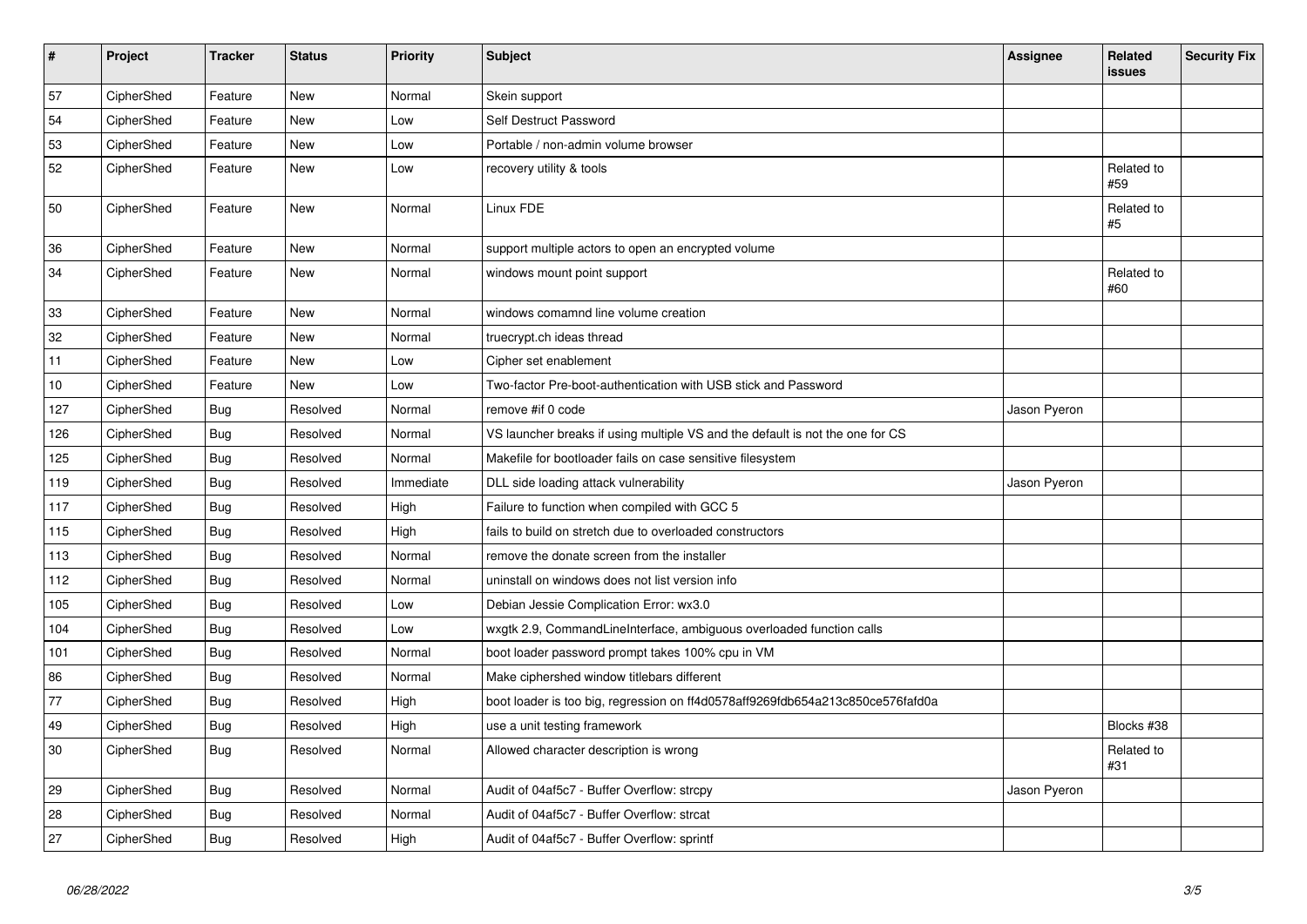| ∦   | Project    | <b>Tracker</b> | <b>Status</b> | Priority  | <b>Subject</b>                                                                                                                             | Assignee      | <b>Related</b><br><b>issues</b> | <b>Security Fix</b> |
|-----|------------|----------------|---------------|-----------|--------------------------------------------------------------------------------------------------------------------------------------------|---------------|---------------------------------|---------------------|
| 55  | CipherShed | <b>Bug</b>     | In Progress   | Normal    | Unified Extensible Firmware Interface (UEFI)                                                                                               | Jason Pyeron  | Related to<br>#51               |                     |
| 51  | CipherShed | Bug            | In Progress   | Normal    | <b>GUID Partition Table (GPT)</b>                                                                                                          | Jason Pyeron  | Related to<br>#55               |                     |
| 22  | CipherShed | Bug            | In Progress   | High      | Change name of software for "1.0" release.                                                                                                 | Jason Pyeron  |                                 |                     |
| 123 | CipherShed | <b>Bug</b>     | New           | Normal    | losetup anomaly with OpenSUSE 13.1                                                                                                         |               |                                 |                     |
| 118 | CipherShed | Bug            | <b>New</b>    | Normal    | upgrading truecrpyt fails if truecrypt is pinned to the taskbar                                                                            |               |                                 |                     |
| 116 | CipherShed | Bug            | New           | Normal    | create an option for private/global volume mounting                                                                                        |               |                                 |                     |
| 111 | CipherShed | Bug            | New           | Normal    | ui does not show free drives below c: e.g. A: or B:                                                                                        | Niklas Lemcke |                                 |                     |
| 110 | CipherShed | <b>Bug</b>     | New           | High      | Open Crypto Audit Project TrueCrypt CS-TC-4 - Unauthenticated ciphertext in volume<br>headers                                              |               |                                 |                     |
| 109 | CipherShed | <b>Bug</b>     | <b>New</b>    | High      | Open Crypto Audit Project TrueCrypt CS-TC-3 - Keyfile mixing is not cryptographically sound                                                |               |                                 |                     |
| 108 | CipherShed | Bug            | <b>New</b>    | Urgent    | Open Crypto Audit Project TrueCrypt CS-TC-2 - AES implementation susceptible to<br>cache-timing attacks                                    |               |                                 |                     |
| 107 | CipherShed | <b>Bug</b>     | New           | Immediate | Open Crypto Audit Project TrueCrypt CS-TC-1 - CryptAcquireContext may silently fail in<br>unusual scenarios                                |               |                                 |                     |
| 95  | CipherShed | <b>Bug</b>     | New           | Normal    | Platform/SystemException.h and Common/Exception.h define the same class/struct                                                             |               |                                 |                     |
| 94  | CipherShed | Bug            | New           | High      | CipherShed Volume Creation Wizard: Encryption of Host Protected Area":"Encryption of Host<br>Protected Area" class #32770 not initialized? |               |                                 |                     |
| 88  | CipherShed | Bug            | New           | Normal    | smart card support for containers                                                                                                          |               |                                 |                     |
| 85  | CipherShed | Bug            | <b>New</b>    | Normal    | Digcode.c is 9917 lines long, split it up                                                                                                  |               |                                 |                     |
| 84  | CipherShed | Bug            | New           | Normal    | wcsncpy is subject to buffer overflow                                                                                                      |               |                                 |                     |
| 83  | CipherShed | Bug            | <b>New</b>    | Normal    | deduplicate file names                                                                                                                     |               |                                 |                     |
| 80  | CipherShed | <b>Bug</b>     | New           | Low       | TEST CASE: ubuntu 14 GUI install                                                                                                           |               |                                 |                     |
| 78  | CipherShed | <b>Bug</b>     | <b>New</b>    | Normal    | update the ciphershed.org website, automatically                                                                                           |               |                                 |                     |
| 76  | CipherShed | <b>Bug</b>     | <b>New</b>    | Normal    | MakeSelfExtractingPackage used in CI cannot have dialog boxes                                                                              |               |                                 |                     |
| 74  | CipherShed | <b>Bug</b>     | New           | Normal    | Hardcoded Build date in Help->About window                                                                                                 |               |                                 |                     |
| 73  | CipherShed | <b>Bug</b>     | New           | Normal    | Truecrypt icon showing in taskbar                                                                                                          |               |                                 |                     |
| 72  | CipherShed | Bug            | New           | Normal    | The installation fails, but a message (from windows?) says it succeeds and asks if you want<br>to reboot                                   |               |                                 |                     |
| 71  | CipherShed | <b>Bug</b>     | New           | High      | passwords using non-ascii                                                                                                                  |               |                                 |                     |
| 63  | CipherShed | Bug            | New           | Normal    | 64 bit gui on 64 bit systems                                                                                                               |               | Related to<br>#65               |                     |
| 59  | CipherShed | Bug            | New           | Low       | optimized rescue disk                                                                                                                      |               | Related to<br>#52               |                     |